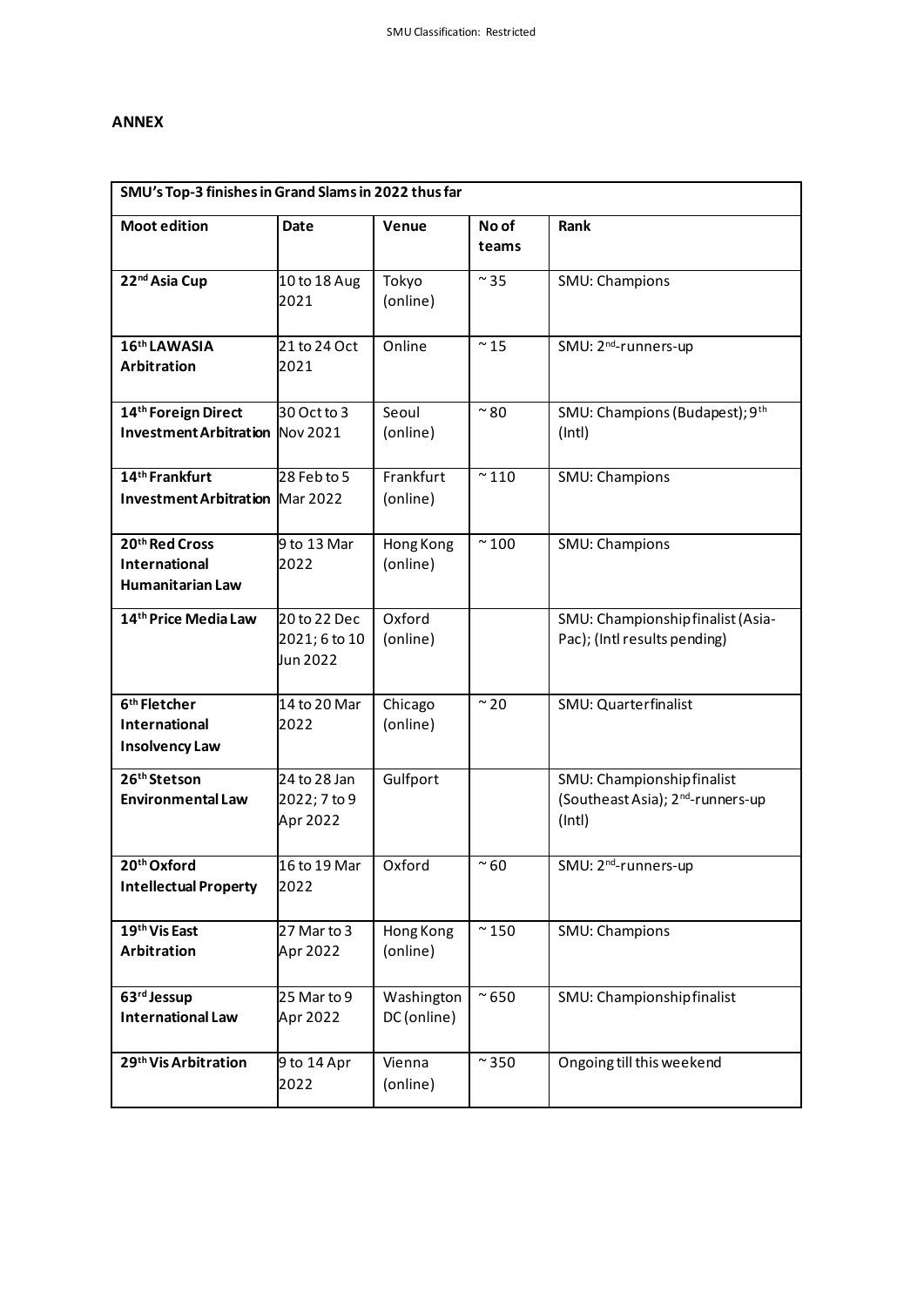| SMU's Top-3 finishes in Grand Slams in last 10 years |                          |                          |                          |                          |                          |                          |                          |                             |                          |                          |
|------------------------------------------------------|--------------------------|--------------------------|--------------------------|--------------------------|--------------------------|--------------------------|--------------------------|-----------------------------|--------------------------|--------------------------|
|                                                      | 2013                     | 2014                     | 2015                     | 2016                     | 2017                     | 2018                     | 2019                     | 2020                        | 2021                     | 2022                     |
| $\mathbf{C}$<br>Philip<br>Jessup                     | 2 <sup>nd</sup><br>(SMU) | 2 <sup>nd</sup><br>(SMU) |                          | $\blacksquare$           | $\blacksquare$           | $\overline{\phantom{a}}$ |                          | <b>NA</b>                   |                          | 2 <sup>nd</sup><br>(SMU) |
| <b>Willem CVis</b>                                   | $\blacksquare$           | $\blacksquare$           | 2 <sup>nd</sup><br>(SMU) | 2 <sup>nd</sup><br>(SMU) | $\blacksquare$           | $\blacksquare$           | $\blacksquare$           | $\blacksquare$              | 2 <sup>nd</sup><br>(SMU) | tbc                      |
| <b>Vis East</b>                                      |                          | $\overline{a}$           | 1 <sup>st</sup><br>(SMU) | 2 <sup>nd</sup><br>(SMU) | 3 <sup>rd</sup><br>(SMU) | 3 <sup>rd</sup><br>(SMU) | $\overline{a}$           | 3 <sup>rd</sup><br>(SMU)    | $\ddot{\phantom{1}}$     | 1 <sup>st</sup><br>(SMU) |
| <b>International</b><br>Criminal<br>Court            |                          | $\overline{\phantom{0}}$ | 1 <sup>st</sup><br>(SMU) | 1 <sup>st</sup><br>(SMU) | 2 <sub>nd</sub><br>(SMU) | 1 <sup>st</sup><br>(SMU) | 3 <sup>rd</sup><br>(SMU) | APF1 <sup>st</sup><br>(SMU) | 1 <sup>st</sup><br>(SMU) | tbc                      |
| <b>Price Media</b><br>Law                            | $\blacksquare$           | 3 <sup>rd</sup><br>(SMU) | 2 <sup>nd</sup><br>(SMU) | 1 <sup>st</sup><br>(SMU) | 1 <sup>st</sup><br>(SMU) | 2 <sup>nd</sup><br>(SMU) | 3 <sup>rd</sup><br>(SMU) | 1 <sup>st</sup><br>(SMU)    | $AP$ $1*$<br>(SMU)       | tbc                      |
| <b>Frankfurt</b><br>Investment<br>Arbitration        | $\blacksquare$           | $\blacksquare$           | 2 <sup>nd</sup><br>(SMU) |                          | 1 <sup>st</sup><br>(SMU) |                          | 3 <sup>rd</sup><br>(SMU) | <b>NA</b>                   |                          | 1 <sup>st</sup><br>(SMU) |
| <b>Lachs Space</b>                                   |                          | $\blacksquare$           | $\overline{\phantom{a}}$ | $\overline{\phantom{a}}$ | $\blacksquare$           | $\blacksquare$           | $\blacksquare$           | $\blacksquare$              | $\blacksquare$           | tbc                      |

| SMU's Top-3 finishes in other major moots in last 10 years |                          |                          |                |                          |                          |                          |                          |                          |                                        |                          |
|------------------------------------------------------------|--------------------------|--------------------------|----------------|--------------------------|--------------------------|--------------------------|--------------------------|--------------------------|----------------------------------------|--------------------------|
|                                                            | 2013                     | 2014                     | 2015           | 2016                     | 2017                     | 2018                     | 2019                     | 2020                     | 2021                                   | 2022                     |
| Oxford<br><b>Intellectual</b><br>Property                  | $\overline{a}$           | $\overline{a}$           | $\overline{a}$ | $\overline{\phantom{a}}$ | $\blacksquare$           | $\blacksquare$           | $\overline{a}$           | <b>NA</b>                | $\sim$                                 | 3 <sup>rd</sup><br>(SMU) |
| <b>Stetson</b><br>Environmental<br>Law                     | $\blacksquare$           | ÷,                       | $\overline{a}$ | $\overline{a}$           | $\blacksquare$           | $\blacksquare$           |                          |                          | <b>SEA</b><br>1 <sup>st</sup><br>(SMU) | 3 <sup>rd</sup><br>(SMU) |
| <b>Foreign Direct</b><br>Investment                        | ÷,                       | ÷,                       | $\overline{a}$ | $\overline{a}$           | $\overline{\phantom{a}}$ | $\ddot{\phantom{1}}$     | $\blacksquare$           | 3rd (SMU)                |                                        | tbc                      |
| <b>World Trade</b><br>Organisation                         | $\blacksquare$           | $\overline{a}$           | $\overline{a}$ | $\blacksquare$           | $\blacksquare$           | $\blacksquare$           | ÷,                       | $\blacksquare$           | $\blacksquare$                         | tbc                      |
| <b>Sarin Air Law</b>                                       | $\blacksquare$           | $\overline{a}$           | $\overline{a}$ | $\blacksquare$           |                          | 2 <sup>nd</sup><br>(SMU) |                          | $1st$ (SMU)              | 3 <sup>rd</sup><br>(SMU)               | tbc                      |
| <b>Fletcher</b><br>Insolvency                              | <b>NA</b>                | <b>NA</b>                | <b>NA</b>      | <b>NA</b>                | 1 <sup>st</sup><br>(SMU) | 3 <sup>rd</sup><br>(SMU) | 3 <sup>rd</sup><br>(SMU) | $1st$ (SMU)              |                                        |                          |
| <b>PAX Conflict of</b><br>Laws                             | <b>NA</b>                | <b>NA</b>                | <b>NA</b>      | <b>NA</b>                | <b>NA</b>                | $\ddot{\phantom{1}}$     | ÷,                       | 2 <sub>nd</sub><br>(SMU) | 1 <sup>st</sup><br>(SMU)               | tbc                      |
| <b>Red Cross</b><br><b>International</b>                   | 3 <sup>rd</sup><br>(SMU) | 3 <sup>rd</sup><br>(SMU) | L,             | 2 <sup>nd</sup><br>(SMU) |                          | 3 <sup>rd</sup><br>(SMU) | 2 <sup>nd</sup><br>(SMU) | <b>NA</b>                | $\blacksquare$                         | 1 <sup>st</sup><br>(SMU) |